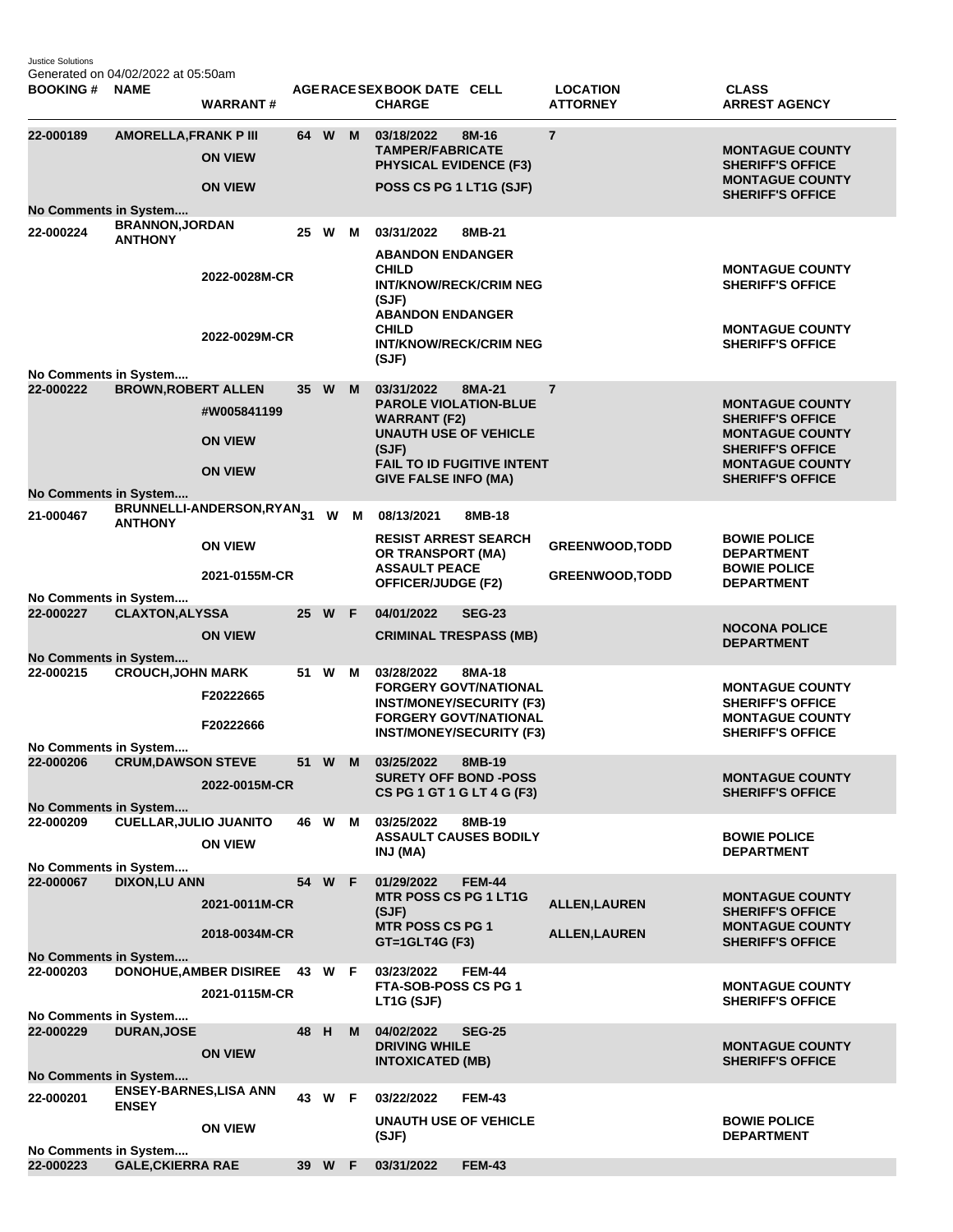|                                           |                                            | 2020-0122M-CR                 |      |        |   | <b>MTP W/ ADJ OF GUILT</b><br><b>ASSAULT</b><br><b>FAMILY/HOUSEHOLD</b><br><b>MEMBER PREV CONVIAT</b><br>(F3) |                       | <b>MONTAGUE COUNTY</b><br><b>SHERIFF'S OFFICE</b> |
|-------------------------------------------|--------------------------------------------|-------------------------------|------|--------|---|---------------------------------------------------------------------------------------------------------------|-----------------------|---------------------------------------------------|
| <b>No Comments in System</b><br>22-000131 | <b>HALL, CAMERON CLAY</b>                  |                               | 30   | W      | м | 02/22/2022<br>8MA-21                                                                                          |                       |                                                   |
|                                           |                                            | 2019-0071M-CR                 |      |        |   | <b>BURGLARY OF HABITATION <sub>HALL,</sub>CAMERON</b><br>(F2)<br><b>MOTION TO PROCEED ADJ</b>                 |                       | <b>MONTAGUE COUNTY</b><br><b>SHERIFF'S OFFICE</b> |
|                                           |                                            | 2019-0071M-CR                 |      |        |   | OF GUILT-BURGLARY OF<br><b>HABITATION (F2)</b>                                                                | <b>HALL,CAMERON</b>   | <b>MONTAGUE COUNTY</b><br><b>SHERIFF'S OFFICE</b> |
| No Comments in System                     |                                            |                               |      |        |   |                                                                                                               |                       |                                                   |
| 21-000295                                 | <b>HERNANDEZ, OSCAR</b><br><b>ALFREDO</b>  |                               | 26   | H      | M | 05/21/2021<br>$1M-47$<br><b>SOB - SEXUAL ASSAULT IN</b>                                                       |                       | <b>TEXAS DEPARTMENT OF</b>                        |
|                                           |                                            | F2021568                      |      |        |   | <b>DISASTER AREA (F1)</b>                                                                                     | <b>ODOM, LANHON</b>   | <b>PUBLIC SAF</b><br><b>TEXAS DEPARTMENT OF</b>   |
|                                           |                                            | PRL2105000127                 |      |        |   | <b>ICE HOLD ()</b>                                                                                            | <b>ODOM,LANHON</b>    | <b>PUBLIC SAF</b>                                 |
| <b>No Comments in System</b>              |                                            |                               |      |        |   |                                                                                                               |                       |                                                   |
| 22-000145                                 | <b>HILLIARD, DAVID BURNS</b>               |                               | 60   | W      | м | 02/28/2022<br>8MB-21                                                                                          |                       |                                                   |
|                                           |                                            | 2021-0122M-CR                 |      |        |   | <b>FAILURE TO APPEAR-BURG</b><br>OF HAB (SJF)                                                                 |                       | <b>MONTAGUE COUNTY</b><br><b>SHERIFF'S OFFICE</b> |
|                                           |                                            | 17943-01                      |      |        |   | <b>PUBLIC INTOX (MC)</b>                                                                                      |                       | <b>MONTAGUE COUNTY</b><br><b>SHERIFF'S OFFICE</b> |
| No Comments in System<br>22-000212        |                                            | KNOWLES, THOMAS MYRON 34 W    |      |        | M | 03/26/2022<br>8MA-18                                                                                          |                       |                                                   |
|                                           |                                            | <b>ON VIEW</b>                |      |        |   | <b>MAN DEL CS PG 1</b><br>GT=1GLT4G (F2)                                                                      |                       | <b>MONTAGUE COUNTY</b><br><b>SHERIFF'S OFFICE</b> |
|                                           |                                            | <b>ON VIEW</b>                |      |        |   | <b>RESIST ARREST SEARCH</b><br><b>OR TRANSPORT (MA)</b>                                                       |                       | <b>MONTAGUE COUNTY</b><br><b>SHERIFF'S OFFICE</b> |
|                                           |                                            | 1707344D                      |      |        |   | <b>POSS CS PG 1/1-B LT 1G</b>                                                                                 |                       | <b>MONTAGUE COUNTY</b>                            |
|                                           |                                            |                               |      |        |   | (SJF)                                                                                                         |                       | <b>SHERIFF'S OFFICE</b>                           |
| No Comments in System<br>22-000213        |                                            | LEMONS, DANIEL DEWAYNE 36 W M |      |        |   | 03/26/2022<br>8MA-18                                                                                          |                       |                                                   |
|                                           |                                            | <b>ON VIEW</b>                |      |        |   | <b>RECKLESS DRIVING (MB)</b>                                                                                  |                       | <b>MONTAGUE COUNTY</b><br><b>SHERIFF'S OFFICE</b> |
|                                           |                                            | F20222671                     |      |        |   | <b>FRAUD USE/POSS</b><br><b>IDENTIFYING INFO # ITEMS</b>                                                      |                       | <b>MONTAGUE CC</b>                                |
|                                           |                                            | F20222672                     |      |        |   | 5LT10 (F3)<br>POSS CS PG 1 LT1G (SJF)                                                                         |                       | <b>MONTAGUE CC</b>                                |
| No Comments in System                     |                                            |                               |      |        |   |                                                                                                               |                       |                                                   |
| 22-000228                                 | <b>MINYARD, RICHARD</b><br><b>LAWRENCE</b> |                               | 29   | W M    |   | 04/01/2022<br><b>SEG-26</b>                                                                                   |                       |                                                   |
|                                           |                                            | 2021-0200M-CR                 |      |        |   | <b>FAILURE TO APPEAR</b><br><b>POSSESSION OF CS PG 1G</b>                                                     |                       | <b>MONTAGUE COUNTY</b><br><b>SHERIFF'S OFFICE</b> |
|                                           |                                            |                               |      |        |   | LT 4 ()                                                                                                       |                       |                                                   |
| No Comments in System<br>21-000744        |                                            | MONEY, WESLEY FRANKLIN 25 W M |      |        |   | 8MB-21<br>12/29/2021                                                                                          |                       |                                                   |
|                                           |                                            | <b>ON VIEW</b>                |      |        |   | <b>EVADING ARREST</b><br><b>DETENTION (MA)</b>                                                                |                       | <b>BOWIE POLICE</b><br><b>DEPARTMENT</b>          |
|                                           |                                            | <b>ON VIEW</b>                |      |        |   | POSS STOLEN PROP(THEFT<br>PROP \$100-\$750) (MB)                                                              |                       | <b>BOWIE POLICE</b><br><b>DEPARTMENT</b>          |
|                                           |                                            | <b>ON VIEW</b>                |      |        |   | <b>FRAUD USE/POSS</b><br>IDENTIFYING INFO # ITEMS JORDAN, COLLIN                                              |                       | <b>BOWIE POLICE</b><br><b>DEPARTMENT</b>          |
|                                           |                                            | <b>ON VIEW</b>                |      |        |   | 5LT10 (F3)<br><b>POSS DANGEROUS DRUG</b>                                                                      | <b>JORDAN, COLLIN</b> | <b>BOWIE POLICE</b>                               |
|                                           |                                            |                               |      |        |   | (MA)<br><b>CAPIAS/MTP-POSS CS PG 1</b>                                                                        |                       | <b>DEPARTMENT</b><br><b>BOWIE POLICE</b>          |
| No Comments in System                     |                                            | 2021-0142M-CR                 |      |        |   | LT1G (SJF)                                                                                                    | JORDAN, COLLIN        | <b>DEPARTMENT</b>                                 |
| 22-000022                                 | <b>NEISS, JERRY ALAN</b>                   |                               | 35 W |        | M | 01/12/2022<br>$1M-46$<br><b>FAIL TO COMPLY SEX OFF</b>                                                        |                       |                                                   |
|                                           |                                            | F20212625                     |      |        |   | DUTY TO REG LIFE/ANNUAL JORDAN, COLLIN<br>(F3)                                                                |                       | <b>MONTAGUE COUNTY</b><br><b>SHERIFF'S OFFICE</b> |
| <b>No Comments in System</b>              |                                            |                               |      |        |   |                                                                                                               |                       |                                                   |
| 22-000216                                 | <b>NEWSOME, SONIA DANN</b>                 |                               |      | 46 W F |   | 03/28/2022<br><b>FEM-43</b>                                                                                   |                       |                                                   |
|                                           |                                            | F20222667                     |      |        |   | <b>FORGERY GOVT/NATIONAL</b><br><b>INST/MONEY/SECURITY (F3)</b>                                               |                       | <b>MONTAGUE COUNTY</b><br><b>SHERIFF'S OFFICE</b> |
|                                           |                                            | F20222668                     |      |        |   | <b>FORGERY GOVT/NATIONAL</b><br><b>INST/MONEY/SECURITY (F3)</b>                                               |                       | <b>MONTAGUE COUNTY</b><br><b>SHERIFF'S OFFICE</b> |
| No Comments in System                     |                                            |                               |      |        |   |                                                                                                               |                       |                                                   |
| 22-000065                                 | PADGETT, AMY ELIZABETH                     | 2020-0042M-CR                 |      | 25 W F |   | 01/29/2022<br><b>FEM-44</b><br><b>MTR - BURGLARY OF</b>                                                       | <b>COLE, TIM</b>      | <b>SAINT JO POLICE</b>                            |
|                                           |                                            |                               |      |        |   | <b>HABITATION (F2)</b>                                                                                        |                       | <b>DEPARTMENT</b>                                 |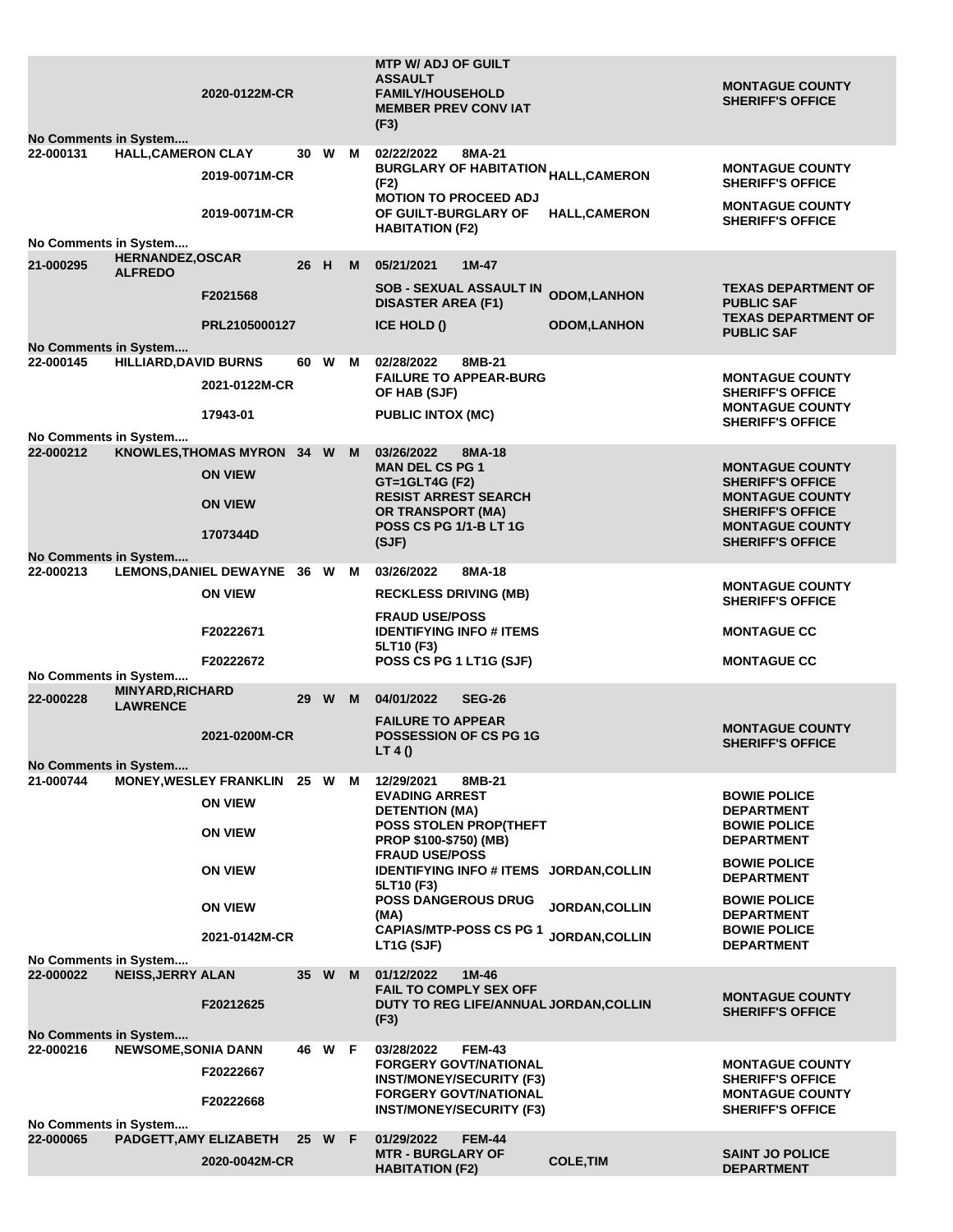| No Comments in System                                              |                             | 2020-0153M-CR<br>2020-0154M-CR<br>2021-0192M-CR                                                                                                       |      |        |   | <b>MTR - POSS CS PG 1</b><br>GT=1GLT4G (F3)<br>MTR - POSS CS PG 1 LT1G<br>(SJF)<br>MTR - POSS CS PG 1<br>GT=4GLT200G (F2)                                                                                                                                                                                                                                                                       | <b>COLE, TIM</b><br><b>COLE, TIM</b><br><b>COLE, TIM</b>                                                                                        | <b>SAINT JO POLICE</b><br><b>DEPARTMENT</b><br><b>SAINT JO POLICE</b><br><b>DEPARTMENT</b><br><b>SAINT JO POLICE</b><br><b>DEPARTMENT</b>                                                                                                                                                                                                                                       |
|--------------------------------------------------------------------|-----------------------------|-------------------------------------------------------------------------------------------------------------------------------------------------------|------|--------|---|-------------------------------------------------------------------------------------------------------------------------------------------------------------------------------------------------------------------------------------------------------------------------------------------------------------------------------------------------------------------------------------------------|-------------------------------------------------------------------------------------------------------------------------------------------------|---------------------------------------------------------------------------------------------------------------------------------------------------------------------------------------------------------------------------------------------------------------------------------------------------------------------------------------------------------------------------------|
| 22-000230<br>No Comments in System                                 | <b>PUTT, LENEA ELAINE</b>   | <b>ON VIEW</b>                                                                                                                                        |      | 29 W F |   | 04/02/2022<br><b>SEG-24</b><br><b>DRIVING WHILE</b><br><b>INTOXICATED (MB)</b>                                                                                                                                                                                                                                                                                                                  |                                                                                                                                                 | <b>BOWIE POLICE</b><br><b>DEPARTMENT</b>                                                                                                                                                                                                                                                                                                                                        |
| 22-000155<br><b>No Comments in System</b>                          | <b>ROY, EVAN NATHANIEL</b>  | 03022022 - 06680380                                                                                                                                   | 37 W |        | M | 03/03/2022<br>8MB-18<br><b>PAROLE VIOLATION-BLUE</b><br><b>WARRANT()</b>                                                                                                                                                                                                                                                                                                                        |                                                                                                                                                 | <b>TEXAS DEPARTMENT OF</b><br><b>PUBLIC SAF</b>                                                                                                                                                                                                                                                                                                                                 |
| 21-000266                                                          | <b>SANDERS, LANE JOSEPH</b> | 2020-0133M-CR                                                                                                                                         | 25 W |        | М | 05/07/2021<br>8M-14<br>MTP - POSS CS PG 1<br>GT=4GLT200G (F2)                                                                                                                                                                                                                                                                                                                                   | <b>WILLIAMS, ROGER</b>                                                                                                                          | <b>BOWIE POLICE</b><br><b>DEPARTMENT</b>                                                                                                                                                                                                                                                                                                                                        |
|                                                                    |                             | 2020-0134M-CR                                                                                                                                         |      |        |   | <b>MTP - EVADING ARREST</b><br><b>DETENTION W/VEH OR</b><br><b>WATERCRAFT (SJF)</b>                                                                                                                                                                                                                                                                                                             | Williams, Roger                                                                                                                                 | <b>BOWIE POLICE</b><br><b>DEPARTMENT</b>                                                                                                                                                                                                                                                                                                                                        |
| No Comments in System                                              |                             | <b>ON VIEW</b>                                                                                                                                        |      |        |   | <b>RESIST ARREST SEARCH</b><br>OR TRANSPORT (MA)                                                                                                                                                                                                                                                                                                                                                | Williams, Roger                                                                                                                                 | <b>BOWIE POLICE</b><br><b>DEPARTMENT</b>                                                                                                                                                                                                                                                                                                                                        |
| 22-000164                                                          | SOUTHARD, JOSHUA DALE       | 003006<br>MS1127199011665                                                                                                                             | 31 W |        | M | 03/08/2022<br>8M-16<br><b>UNAUTH USE OF VEHICLE</b><br>(SJF)<br><b>UNAUTH USE OF VEHICLE</b>                                                                                                                                                                                                                                                                                                    |                                                                                                                                                 | <b>MONTAGUE COUNTY</b><br><b>SHERIFF'S OFFICE</b><br><b>MONTAGUE COUNTY</b>                                                                                                                                                                                                                                                                                                     |
|                                                                    |                             | F2O222662                                                                                                                                             |      |        |   | (SJF)<br><b>PROHIBITED SUBSTANCE IN</b><br>A CORRECTIONAL FACILITY                                                                                                                                                                                                                                                                                                                              |                                                                                                                                                 | <b>SHERIFF'S OFFICE</b><br><b>MONTAGUE COUNTY</b><br><b>SHERIFF'S OFFICE</b>                                                                                                                                                                                                                                                                                                    |
|                                                                    |                             | J122FE0009                                                                                                                                            |      |        |   | (F3)<br><b>AGG ROBBERY (F1)</b>                                                                                                                                                                                                                                                                                                                                                                 |                                                                                                                                                 | <b>MONTAGUE COUNTY</b><br><b>SHERIFF'S OFFICE</b>                                                                                                                                                                                                                                                                                                                               |
| No Comments in System<br>22-000026                                 |                             | STEWART, SILVER SHADOW 25 W M<br><b>ON VIEW</b><br><b>ON VIEW</b><br><b>ON VIEW</b><br><b>ON VIEW</b><br><b>ON VIEW</b><br>2021-0001M-CR<br>M20222151 |      |        |   | 01/14/2022<br>8MB-19<br><b>MAN DEL CS PG 2 OR 2-A</b><br>GT=4GLT400G (F1)<br><b>POSS MARIJ</b><br>GT4OZLT=5LBS (SJF)<br><b>THEFT PROP</b><br>GT=\$2,500LT\$30K (SJF)<br><b>MAN DEL CS PG 1</b><br>GT=1GLT4G (F2)<br><b>IMPERSONATE PUBLIC</b><br><b>SERVANT (F3)</b><br><b>MOTION TO PROCEED W/</b><br><b>ADJ GUILT-POSS CS</b><br><b>PG1&lt;1G (SJF)</b><br><b>BURGLARY OF VEHICLE</b><br>(MA) | <b>JORDAN, COLLIN</b><br><b>JORDAN,COLLIN</b><br><b>JORDAN,COLIN</b><br><b>JORDAN, COLLIN</b><br><b>JORDAN, COLLIN</b><br><b>JORDAN, COLLIN</b> | <b>MONTAGUE COUNTY</b><br><b>SHERIFF'S OFFICE</b><br><b>MONTAGUE COUNTY</b><br><b>SHERIFF'S OFFICE</b><br><b>MONTAGUE COUNTY</b><br><b>SHERIFF'S OFFICE</b><br><b>MONTAGUE COUNTY</b><br><b>SHERIFF'S OFFICE</b><br><b>MONTAGUE COUNTY</b><br><b>SHERIFF'S OFFICE</b><br><b>MONTAGUE COUNTY</b><br><b>SHERIFF'S OFFICE</b><br><b>MONTAGUE COUNTY</b><br><b>SHERIFF'S OFFICE</b> |
| No Comments in System<br>22-000103<br><b>No Comments in System</b> | <b>TASKER, BILLY DEAN</b>   | 2021-0077M-CR<br>2018-0127M-CR                                                                                                                        | 65   | W      | M | 02/11/2022<br>8M-16<br><b>MTR POSS CS PG 1 LT1G</b><br>(SJF)<br><b>MTP POSS CS PG 1 LT1G</b><br>(SJF)                                                                                                                                                                                                                                                                                           | YANDELL, TRAVIS<br>YANDELL.TRAVIS                                                                                                               | <b>MONTAGUE COUNTY</b><br><b>SHERIFF'S OFFICE</b><br><b>MONTAGUE COUNTY</b><br><b>SHERIFF'S OFFICE</b>                                                                                                                                                                                                                                                                          |
| 22-000225                                                          | JR                          | <b>TORRES, EDUARDO ISRAEL</b>                                                                                                                         | 28   | H      | м | 8MB-21<br>03/31/2022                                                                                                                                                                                                                                                                                                                                                                            | $\overline{7}$                                                                                                                                  |                                                                                                                                                                                                                                                                                                                                                                                 |
|                                                                    |                             | <b>ON VIEW</b>                                                                                                                                        |      |        |   | POSS MARIJ LT2OZ (MB)                                                                                                                                                                                                                                                                                                                                                                           |                                                                                                                                                 | <b>BOWIE POLICE</b><br><b>DEPARTMENT</b>                                                                                                                                                                                                                                                                                                                                        |
|                                                                    |                             | <b>ON VIEW</b>                                                                                                                                        |      |        |   | <b>POSSESSION OF DRUG</b><br><b>PARAPHERNALIA - CLASS C</b><br>(MC)                                                                                                                                                                                                                                                                                                                             |                                                                                                                                                 | <b>BOWIE POLICE</b><br><b>DEPARTMENT</b>                                                                                                                                                                                                                                                                                                                                        |
| No Comments in System                                              |                             | <b>ON VIEW</b>                                                                                                                                        |      |        |   | <b>NO DRIVER'S LICENSE (MC)</b>                                                                                                                                                                                                                                                                                                                                                                 |                                                                                                                                                 | <b>BOWIE POLICE</b><br><b>DEPARTMENT</b>                                                                                                                                                                                                                                                                                                                                        |
| 21-000695                                                          | <b>TRICE, DAVID JOEL</b>    | 2019-0113M-CR                                                                                                                                         | 51 W |        | M | 12/07/2021<br>8MA-21<br><b>MOTION TO REVOKE</b><br><b>COMMUNITY</b><br><b>SUPERVISION-POSS S PG</b><br>GT 1 LT 4G ()                                                                                                                                                                                                                                                                            | <b>MARSH,LEE ANN</b>                                                                                                                            | <b>MONTAGUE COUNTY</b><br><b>SHERIFF'S OFFICE</b>                                                                                                                                                                                                                                                                                                                               |
| No Comments in System<br>22-000146                                 |                             | WALKER, WILLIAM LLOYD II 42 W M 02/28/2022                                                                                                            |      |        |   | 8MB-19                                                                                                                                                                                                                                                                                                                                                                                          |                                                                                                                                                 |                                                                                                                                                                                                                                                                                                                                                                                 |